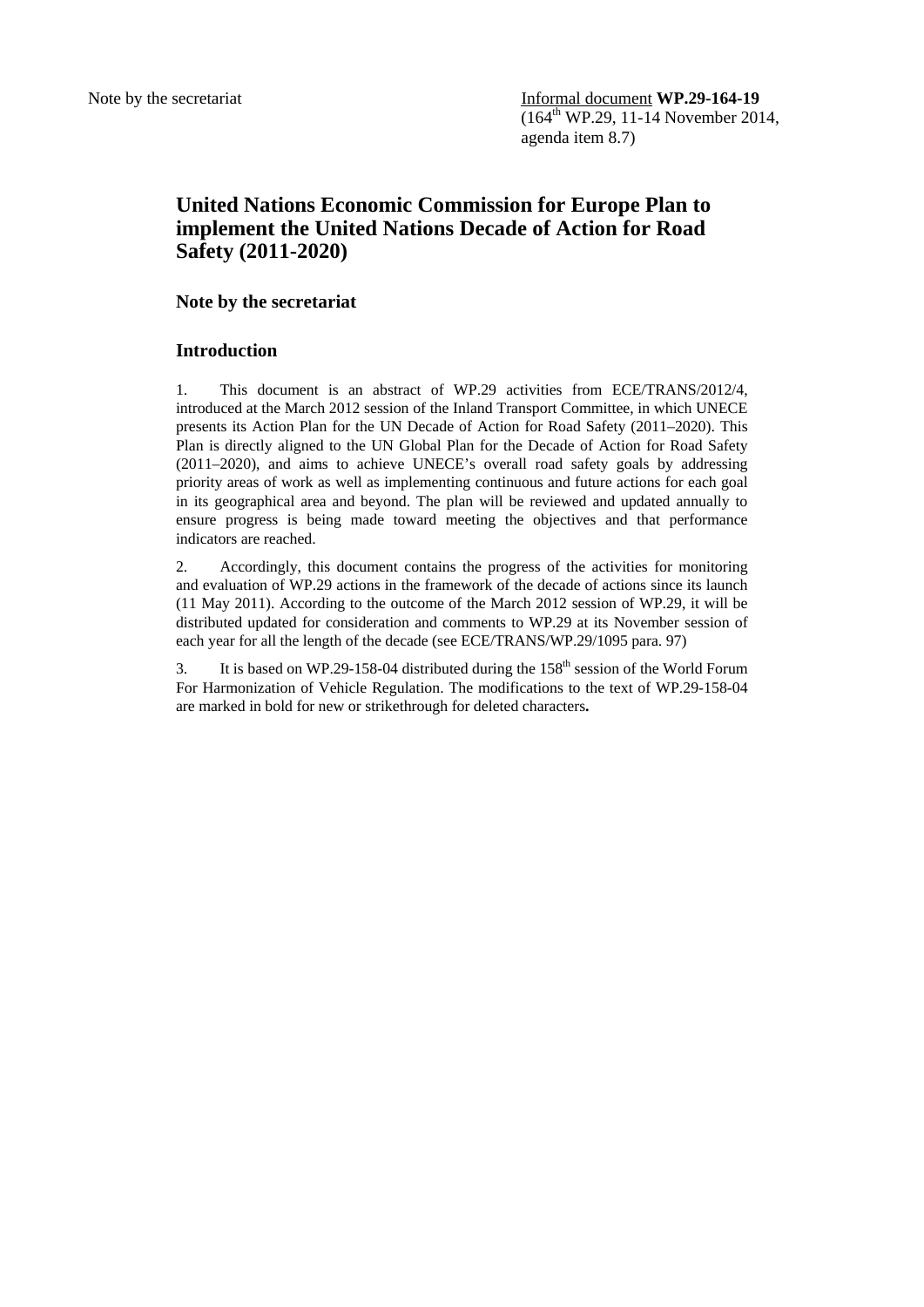| Areas                                                                           | UNECE past and present actions                                                                                                                                                                                                                                                                                                 | <b>UNECE</b> future actions                                                                                                 | Responsible                 | Time frame | Performance indicators                                                                                                                                                                                                                                           |
|---------------------------------------------------------------------------------|--------------------------------------------------------------------------------------------------------------------------------------------------------------------------------------------------------------------------------------------------------------------------------------------------------------------------------|-----------------------------------------------------------------------------------------------------------------------------|-----------------------------|------------|------------------------------------------------------------------------------------------------------------------------------------------------------------------------------------------------------------------------------------------------------------------|
| <b>Accession of United Nations</b><br>Road Safety Conventions and<br>Agreements | Monitoring the implementation<br>of the United Nations Road<br>Safety Conventions and<br>Agreements:                                                                                                                                                                                                                           | Will develop<br>implementation<br>indicators for the United<br><b>Nations Road Safety</b><br>Conventions and<br>Agreements. | WP.1, WP.29, SC.1,<br>WP.15 | 2011-2020  | Number of new CPs<br>to the United<br><b>Nations Road Safety</b><br>Conventions and<br>Agreements and<br>number of United<br><b>Nations</b><br>Regulations/United<br><b>Nations GTRs</b><br>adopted on national<br>basis by countries<br>CPs to any<br>Agreement |
|                                                                                 | 1958 Agreement concerning the<br>Adoption of Uniform Technical<br>Prescriptions for Wheeled<br>Vehicles, Equipment and Parts<br>which can be fitted and /or be<br>used on Wheeled Vehicles and<br>the Conditions for Reciprocal<br><b>Recognition of Approvals</b><br>Granted on the Basis of these<br>Prescriptions (51 CPs); |                                                                                                                             |                             |            |                                                                                                                                                                                                                                                                  |
|                                                                                 | 1998 Agreement concerning the<br><b>Establishing of Global Technical</b><br><b>Regulations for Wheeled</b><br>Vehicles, Equipment and Parts<br>which can be fitted and / or be<br>used on Wheeled Vehicles, (34<br>CPs);                                                                                                       |                                                                                                                             |                             |            |                                                                                                                                                                                                                                                                  |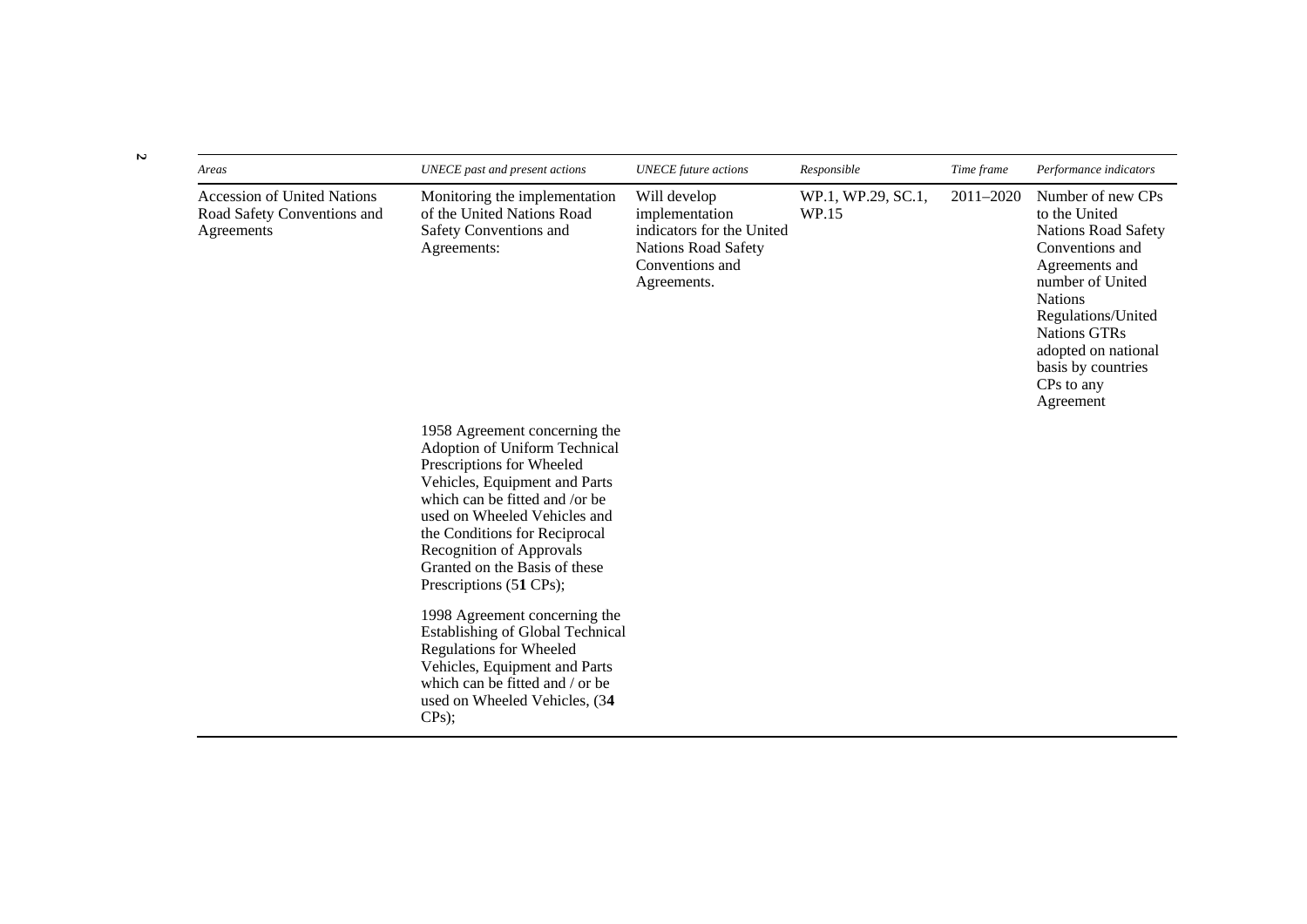| Areas | <b>UNECE</b> past and present actions                                                                                                                                                                          | <b>UNECE</b> future actions                                                                                                                                                                                                                                         | Responsible                 | Time frame | Performance indicators                                                                                                                                                                                                                        |
|-------|----------------------------------------------------------------------------------------------------------------------------------------------------------------------------------------------------------------|---------------------------------------------------------------------------------------------------------------------------------------------------------------------------------------------------------------------------------------------------------------------|-----------------------------|------------|-----------------------------------------------------------------------------------------------------------------------------------------------------------------------------------------------------------------------------------------------|
|       | 1997 Agreement concerning the<br><b>Adoption of Uniform Conditions</b><br>for Periodical Technical<br><b>Inspections of Wheeled Vehicles</b><br>and the Reciprocal Recognition<br>of Such Inspections (12 CP); |                                                                                                                                                                                                                                                                     |                             |            |                                                                                                                                                                                                                                               |
|       | On 23 June 2011 adopted of a<br>new UN Rule on roadworthiness scope of UN Rule Nos.<br>(UN Rule No. 2). The adoption<br>of this UN Rule will be relevant<br>for road traffic safety.                           | Will be extended the the WP.29<br>1 and 2 to cover vehicles<br>of categories $M_1$ , $N_1$ and<br>$O1$ making the<br>Agreement more useful<br>for emerging economies<br>and for those countries<br>not having a periodical<br>technical inspection<br>(PTI) system. |                             | 2011-2020  | Number of new CPs<br>acceding the<br>Agreement and/or<br>applying the UN<br>Rules applied by 12<br>CPs                                                                                                                                        |
|       | Raised awareness and technical<br>assistance for accession.                                                                                                                                                    | Will enhance national<br>and regional capacity<br>building workshops and<br>consultations to<br>facilitate new accessions                                                                                                                                           | WP.1, WP.29, SC.1,<br>WP.15 | continuous | Number of new CPs<br>to the United<br><b>Nations Road Safety</b><br>Conventions and UN<br>Agreements;<br>Consistency between<br>the United Nations<br>Road Safety<br>Conventions and<br>Agreements, and the<br>regional and national<br>laws. |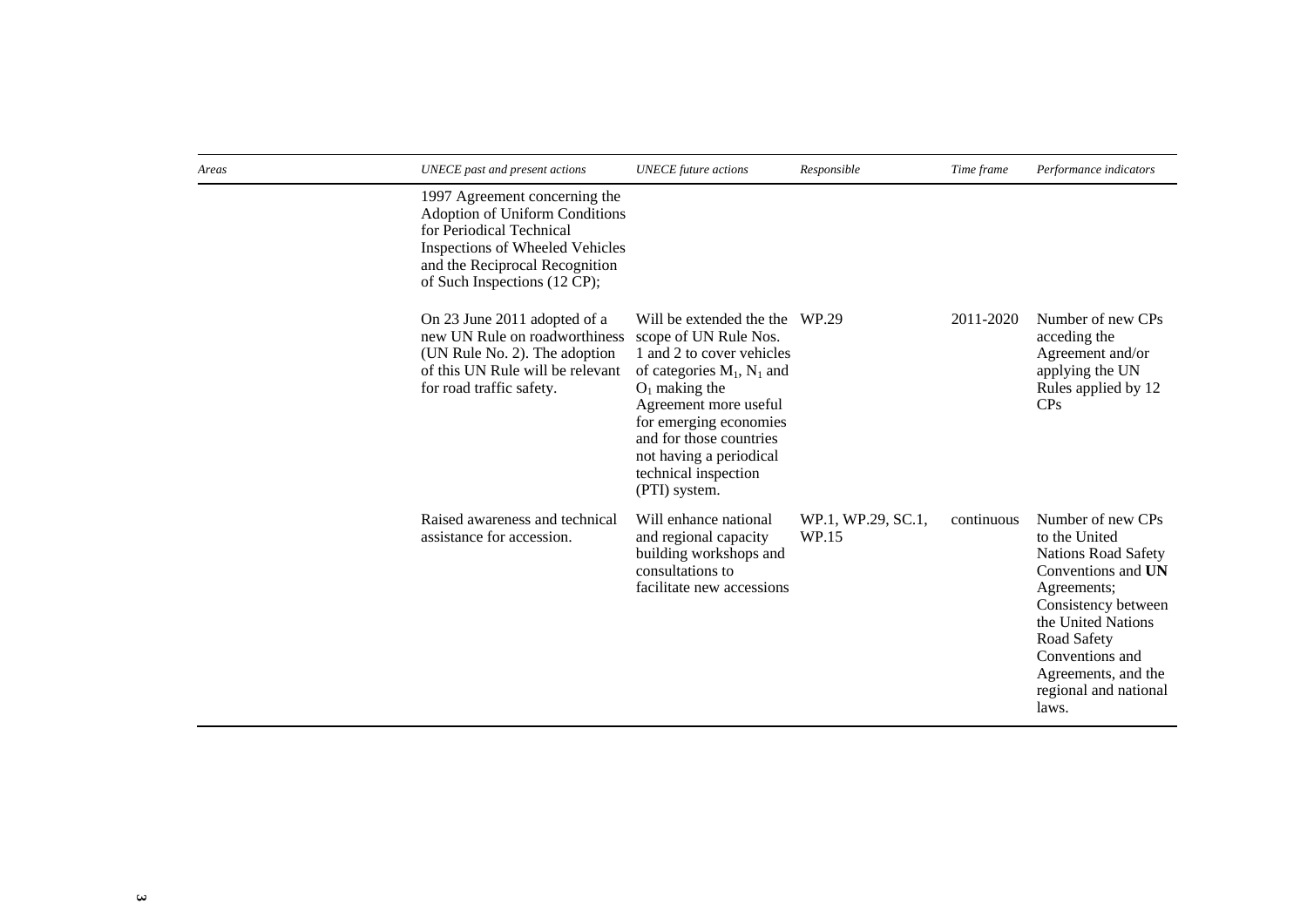| Areas                                      | UNECE past and present actions                                                                                                                                                                                                     | <b>UNECE</b> future actions                                                                                                     | Responsible | Time frame    | Performance indicators                                                                                                                                               |
|--------------------------------------------|------------------------------------------------------------------------------------------------------------------------------------------------------------------------------------------------------------------------------------|---------------------------------------------------------------------------------------------------------------------------------|-------------|---------------|----------------------------------------------------------------------------------------------------------------------------------------------------------------------|
| <b>OBJECTIVE 2: Protect Road Users</b>     |                                                                                                                                                                                                                                    |                                                                                                                                 |             |               |                                                                                                                                                                      |
| Protecting Vulnerable Road<br><b>Users</b> | Adopted on 25 June 2014 new<br>biofidelic test tools in the UN<br><b>Regulation No. 127 on</b><br>pedestrian safety                                                                                                                | Will adopt 2015 new<br>biofidelic test tools in<br>the UN GTR No. 9 to<br>design vehicles to be<br>more pedestrian<br>friendly. | WP.29       | 2011-2020     | Number of new<br>countries applying<br><b>UN Regulation/UN</b><br>GTR (51 CPs<br>applying UN<br><b>Regulation No. 127/</b><br>4 CPs applying UN<br><b>GTR</b> No. 9) |
|                                            | Commissioned a discussion<br>paper highlighting the benefits<br>of the correct use of helmets and<br>their specific construction (UN<br>Regulation No. 22) for full head<br>coverage to minimize impact in<br>case of an accident. | Ongoing                                                                                                                         | WP. 29      | 2015          | Number of <b>new</b><br>countries applying<br><b>UN</b> Regulation<br>No. 22. (42 CPs)<br>applying UN<br><b>Regulation No. 22)</b>                                   |
|                                            | Paid special attention to safe<br>mobility and elderly road users<br>by adopting provisions in UN                                                                                                                                  |                                                                                                                                 | WP.29       | $2011 - 2020$ | Number of increased<br>CPs applying UN<br>Regulation No. 16                                                                                                          |
|                                            | Regulation No. 16 for safety-<br>belts load limiters to reduce risk<br>of thorax rib fracture injury.                                                                                                                              |                                                                                                                                 |             |               | (46 CPs applying<br><b>UN Regulation No.</b><br>16)                                                                                                                  |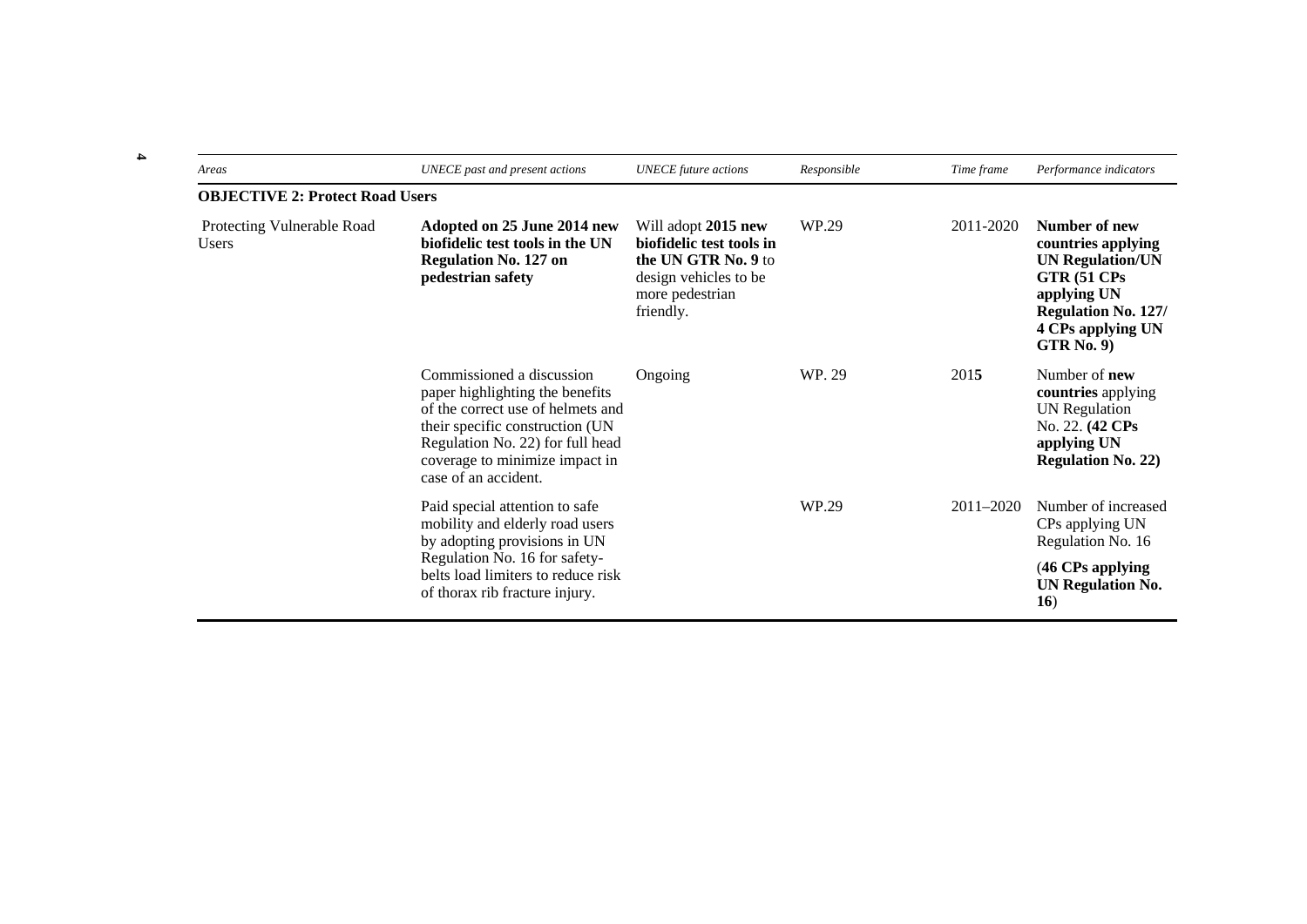| Areas                                                                                                              | <b>UNECE</b> past and present actions                                                                                                                                                                                                        | <b>UNECE</b> future actions                                                                | Responsible  | Time frame | Performance indicators                                                                           |
|--------------------------------------------------------------------------------------------------------------------|----------------------------------------------------------------------------------------------------------------------------------------------------------------------------------------------------------------------------------------------|--------------------------------------------------------------------------------------------|--------------|------------|--------------------------------------------------------------------------------------------------|
| <b>OBJECTIVE 3: Make Vehicles Safer</b>                                                                            |                                                                                                                                                                                                                                              |                                                                                            |              |            |                                                                                                  |
| Encourage member States to<br>apply and promulgate motor<br>vehicle safety Regulations as                          | With the adoption of [2] UN<br><b>GTRs and 2 UN Regulations</b><br>the total number is $[136]$ UN                                                                                                                                            | Will develop new UN<br>Regulations, UN GTRs<br>and amendments on                           | WP.29        | 2013-2014  | Number of CPs<br>applying UN<br>Regulations.                                                     |
| developed by the United Nations's Regulations and [16] UN GTRs.<br>World Forum for the<br>Harmonization of Vehicle |                                                                                                                                                                                                                                              | vehicle safety                                                                             |              |            | 1 new CP to the<br>1958 and 1998                                                                 |
| Regulations (WP.29)                                                                                                |                                                                                                                                                                                                                                              |                                                                                            |              |            | $(51 \text{ CPs } 1958 \text{ Ag};$<br>34 CPs 1998 Ag.)                                          |
|                                                                                                                    | Adopted on 14 March 2012 the<br>new UN Regulation No. 128 on<br>Light Emitting Diode (LED).<br>Through this new UN<br>Regulation active safety<br>(lighting vehicle system) will be<br>more efficient and responsive in<br>road traffic.     | Will handover LED<br>technologies to all<br>vehicle lighting and<br>light-signaling system | WP.29        | 2012-2020  | Number of CPs<br>applying UN<br>Regulations.                                                     |
|                                                                                                                    |                                                                                                                                                                                                                                              |                                                                                            |              |            | (50 CPs applying<br>the UN Regulation)                                                           |
|                                                                                                                    | Adopted on 17 November 2011<br>a new UN GTR No. 12 on<br>motorcycle controls, tell-tales                                                                                                                                                     | Will handover the<br>requirements of the UN<br>GTR into corresponding                      | WP.29        | 2011-2020  | Number of CPs<br>applying United<br><b>Nations Regulations</b>                                   |
|                                                                                                                    | and indicators. Through this new<br>UN GTR motorcycle controls,<br>tell-tales and indicators will be<br>more efficient and responsive in<br>road traffic at global level. UN<br><b>Regulation No. 121 was</b><br>aligned with UN GTR No. 12. | UN Regulation.                                                                             |              |            | (49 CPs applying<br>the UN Regulation<br>No. 121; 3 CPs<br>applying the UN<br><b>GTR No. 12)</b> |
|                                                                                                                    | Adopted in 2014, $[71]$ <sup>1</sup><br>amendments to UN<br>Regulations to update them to<br>the technical progress                                                                                                                          | <b>Will continue to</b><br>update the UN<br><b>Regulations to the</b>                      | <b>WP.29</b> | 2014       | [51] CPs applying<br>the amendments to<br>the UN Regulations                                     |

 $^{\rm 1}$  November 2014 data based on proposals for amendments.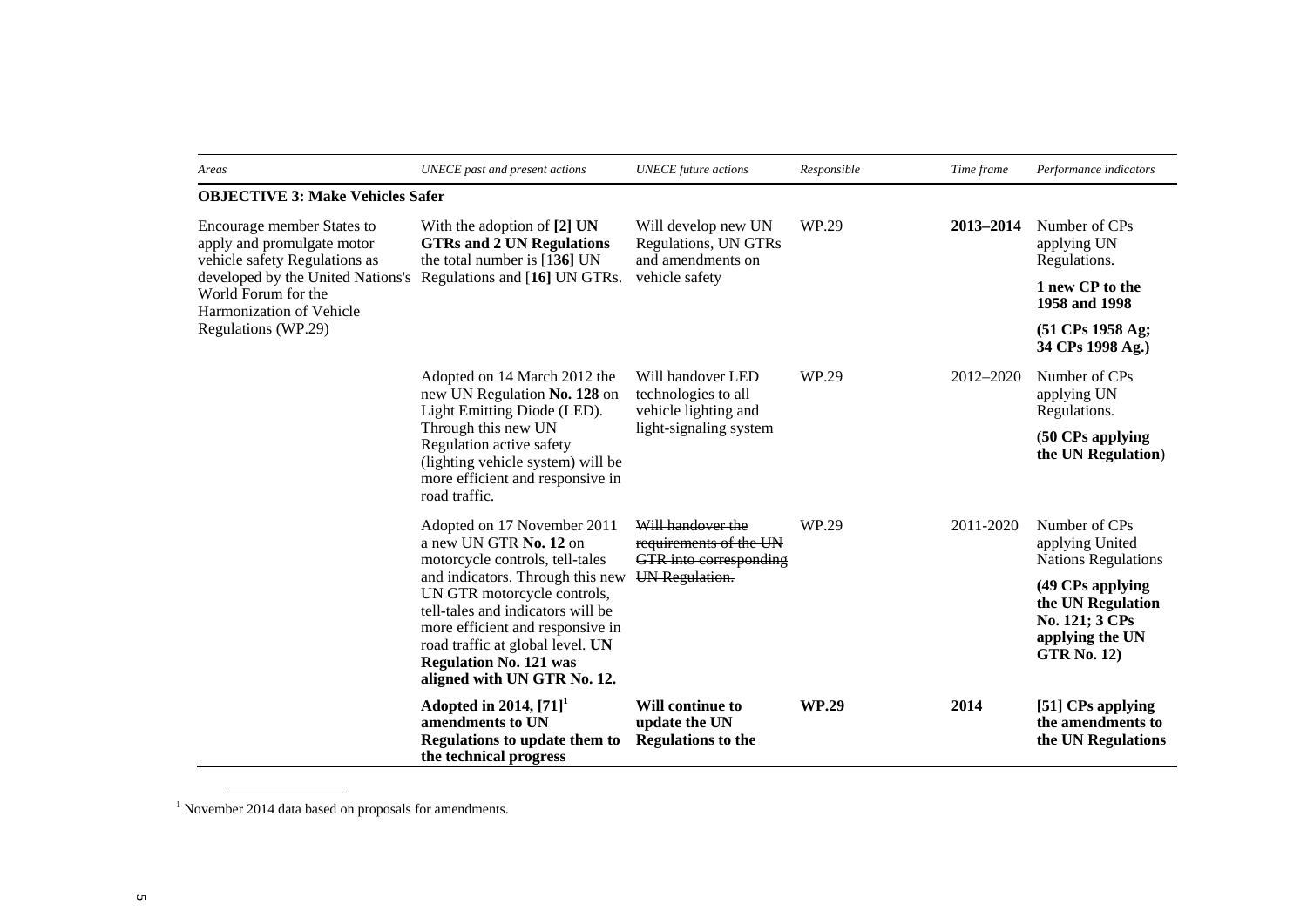| Areas                                                                                           | <b>UNECE</b> past and present actions                                                                                                                                                                                                                                                                                                                          | <b>UNECE</b> future actions                                                                                                             | Responsible  | Time frame | Performance indicators                                                                          |  |
|-------------------------------------------------------------------------------------------------|----------------------------------------------------------------------------------------------------------------------------------------------------------------------------------------------------------------------------------------------------------------------------------------------------------------------------------------------------------------|-----------------------------------------------------------------------------------------------------------------------------------------|--------------|------------|-------------------------------------------------------------------------------------------------|--|
|                                                                                                 |                                                                                                                                                                                                                                                                                                                                                                | technical progress                                                                                                                      |              |            |                                                                                                 |  |
|                                                                                                 | <b>Improve active safety of</b><br>motorcycles                                                                                                                                                                                                                                                                                                                 | <b>Will continue to</b><br>update the UN GTR<br>No. 3 and UN                                                                            | <b>WP.29</b> | 2015       | Number of CPs<br>applying United<br>Nations Regulations.                                        |  |
|                                                                                                 |                                                                                                                                                                                                                                                                                                                                                                | <b>Regulation No. 78 on</b><br>braking systems to the<br>technical progress                                                             |              |            | (43 CPs applying<br>the UN Regulation<br>No. 78; 7 CPs<br>applying the UN<br><b>GTR</b> No. 3); |  |
|                                                                                                 | Participation of the secretariat at<br>the workshop on regulatory<br>cooperation between members<br>of the WTO Committee for the<br>elimination to technical barriers<br>to trade (TBT). On 9 November<br>2011. Countries participating<br>were encouraged to apply the<br>regulations developed by WP.29<br>and to accede to the 1958 and<br>1998 Agreements. | Monitor the follow-up<br>of the participation of<br>the secretariat to WTO<br>Committee for the<br>elimination of technical<br>barriers | WP.29        | 2011-2020  | Number of new CPs<br>applying UN<br>Regulations.                                                |  |
| Actions from Regional Economic<br>Integration Organizations (REIO)<br>/ CPs to replace regional | Commission Regulation (EU)<br>No. 407/2011 of 27 April 2011<br>includes 62 UN Regulations into                                                                                                                                                                                                                                                                 | Monitor the follow-up<br>of the entry into force of<br>the EU Regulation                                                                | WP.29        | 2011-2020  | Number of new<br>Directives replaced<br>by UN Regulations.                                      |  |
| legislations with United Nations<br><b>Regulations/United Nations GTRs</b>                      | Annex IV to Regulation (EC)<br>No. 661/2009, concerning type-<br>approval requirements for the<br>general safety of motor vehicles,<br>which lists the UN Regulations<br>that apply on a compulsory<br>basis.                                                                                                                                                  |                                                                                                                                         |              |            | (Around 54)<br>Directives replaced)                                                             |  |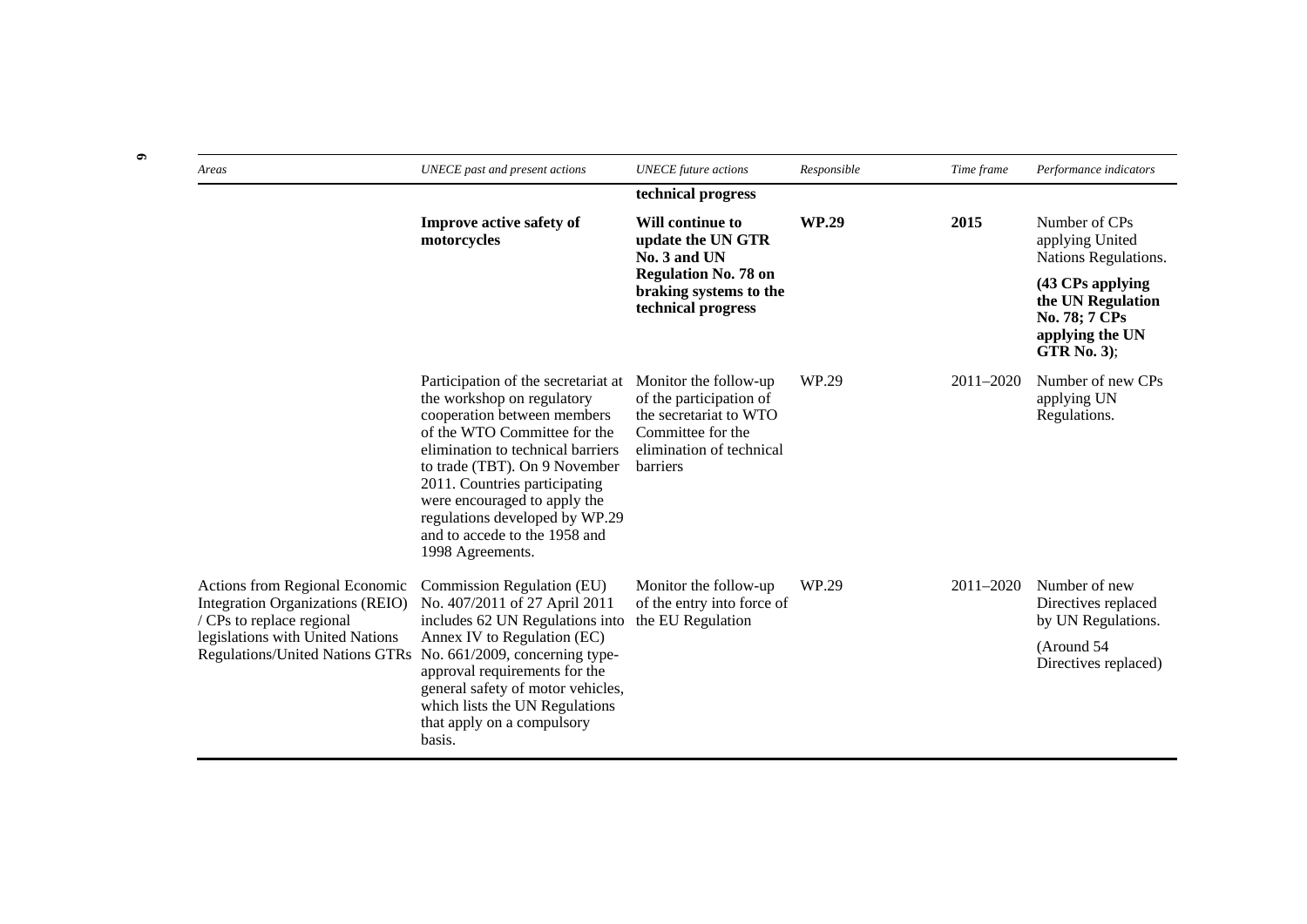| Areas                     | UNECE past and present actions                                                                                                                                                                                                                                       | <b>UNECE</b> future actions                                                                                                                                                                                                                                  | Responsible | Time frame | Performance indicators                                                                                                     |
|---------------------------|----------------------------------------------------------------------------------------------------------------------------------------------------------------------------------------------------------------------------------------------------------------------|--------------------------------------------------------------------------------------------------------------------------------------------------------------------------------------------------------------------------------------------------------------|-------------|------------|----------------------------------------------------------------------------------------------------------------------------|
| Passive and Active Safety | Drafted and Adopted UN<br>Regulations and UN GTR on:<br>child restraints systems,<br>whiplash injury prevention,<br>frontal/lateral/rear crash<br>protection, safety-belts and their<br>anchorages, protection against<br>electric shocks in electric and            | Will extend the scope<br>of the existing UN<br><b>Regulation No. 100 on</b><br>battery electric vehicle<br>safety to<br>mopeds/motorcycles (L<br>category). Will finalize<br>a UN GTR on Electric                                                            | WP.29       | 2015       | Number of CPs<br>applying the UN<br>Regulations and UN<br><b>GTR</b><br>(45 CPs applying<br>the UN Regulation<br>No. 100); |
|                           | hybrid vehicles.                                                                                                                                                                                                                                                     | <b>Vehicle safety</b>                                                                                                                                                                                                                                        |             |            |                                                                                                                            |
|                           | UN Regulations passed on<br>Passive Safety (crash<br>worthiness), Safety belts: 1970,<br>Protective helmets: 1972, Child<br>Restraint Systems (CRS): 1981,<br>Frontal and lateral crash tests:<br>1995, Pedestrian safety: 2008,<br>Hybrid and Electric safety: 2010 | Will amend current UN<br>Regulation and UN<br>GTR on head restraints<br>to introduce new<br>provisions to reduce<br>whiplash injuries.                                                                                                                       | WP.29       | 2015       | Number of CPs<br>applying the UN<br>Regulations.                                                                           |
|                           | Adopted UN Regulation on<br><b>Enhanced Child Restraint</b><br>Systems No. 129 on 15<br>November 2012 introducing new                                                                                                                                                | Will extend the scope<br>of this Regulation to<br>non-integral Child<br><b>Restraint Systems</b>                                                                                                                                                             | WP.29       | 2015       | Number of CPs<br>applying the new<br><b>United Nations</b><br>Regulation.                                                  |
|                           | provisions on lateral impact and<br>anti-rotation movements.                                                                                                                                                                                                         | ("Universal Booster"<br>or "Specific to vehicle<br>Booster").                                                                                                                                                                                                |             |            | $(50 \text{ CPs})$                                                                                                         |
|                           | Adopted on 27 June 2013 UN<br>GTR No. 13 on safety of<br>hybrid/hydrogen vehicles.                                                                                                                                                                                   | Will amend current UN<br><b>GTR/[UN Regulation]</b><br>to address the<br>performance<br>requirements of<br>containers of any kind<br>(i.e. liquefied hydrogen,<br>cryo-compressed<br>hydrogen (CcH2)) and<br>harmonized types of<br>crash tests (rear, front | WP.29       | 2015       | Number of CPs<br>applying the new<br><b>UN GTR/UN</b>                                                                      |
|                           | [Adopted on 12 November<br>2014 new UN Regulation on<br>safety of hybrid/hydrogen<br>vehicles.]                                                                                                                                                                      |                                                                                                                                                                                                                                                              |             |            | Regulation.<br>(1 CP applying UN<br>GTR)                                                                                   |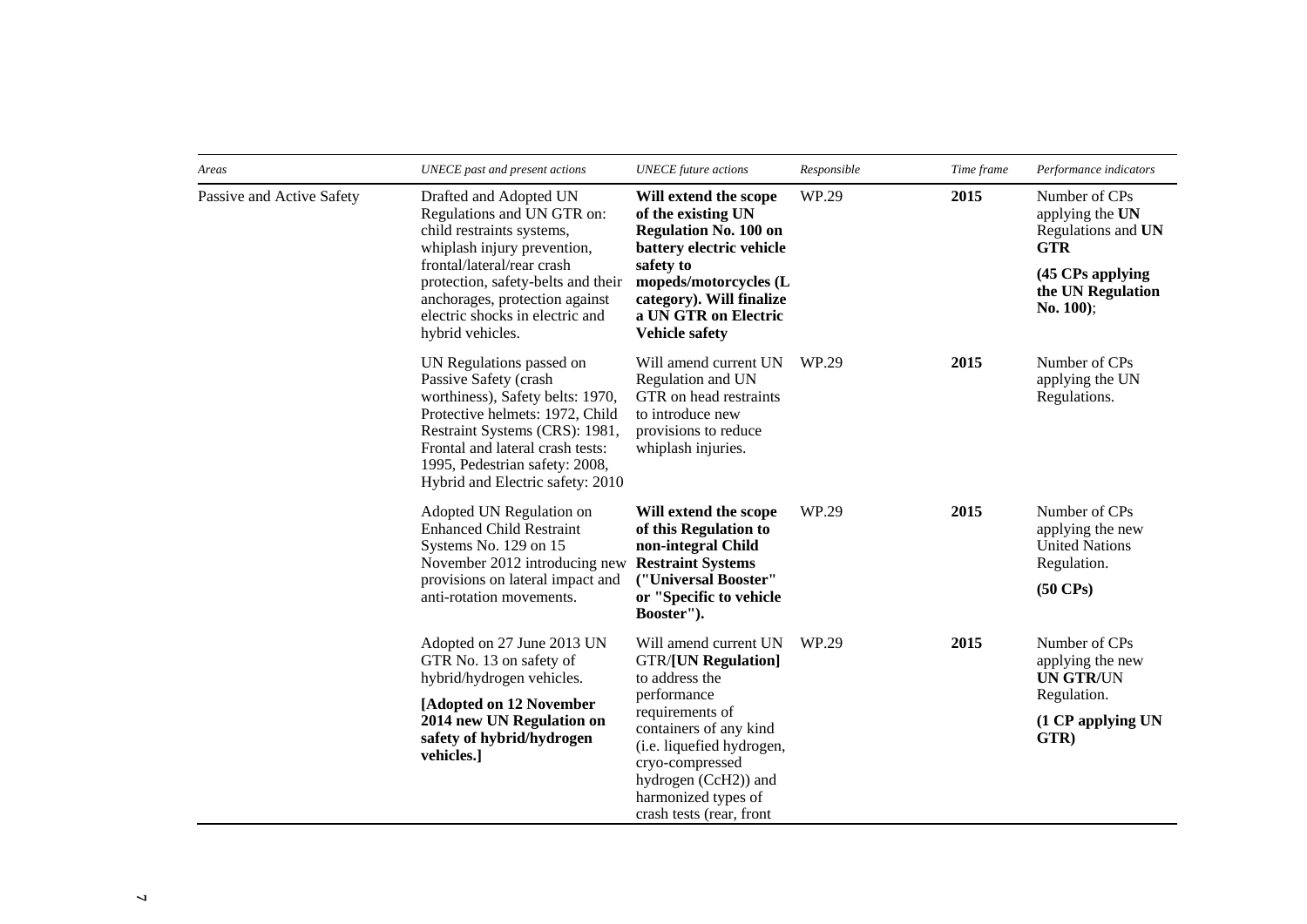| Areas | UNECE past and present actions                                                                                                                               | <b>UNECE</b> future actions                                                                                                                                                                                                                                                                                                            | Responsible | Time frame | Performance indicators                                                                                                                                                                                                                                                |
|-------|--------------------------------------------------------------------------------------------------------------------------------------------------------------|----------------------------------------------------------------------------------------------------------------------------------------------------------------------------------------------------------------------------------------------------------------------------------------------------------------------------------------|-------------|------------|-----------------------------------------------------------------------------------------------------------------------------------------------------------------------------------------------------------------------------------------------------------------------|
|       |                                                                                                                                                              | and lateral).                                                                                                                                                                                                                                                                                                                          |             |            |                                                                                                                                                                                                                                                                       |
|       |                                                                                                                                                              | Will develop<br>amendments to UN<br>Regulation No. 94 on<br>frontal collision and a<br>new UN Regulation<br>with a focus a focus on<br>the restraint system on<br>protecting older<br>occupants, female<br>occupants and also focus<br>on optimizing vehicles'<br>structural interaction to<br>improve self and partner<br>protection. | WP.29       | 2015       | Still pending<br>endorsement of this<br>activity of GRSP<br>and $WP.29$<br><b>Amendments</b><br>adopted. Number of<br>CPs applying the<br><b>UN Regulation No.</b><br>94 and the new UN<br><b>Regulation (39 CPs)</b><br>applying the UN<br><b>Regulation No. 94)</b> |
|       | Adopted a new UN GTR No. 14<br>on Pole Side impact on<br>November 2013<br>[Adopted a new UN<br><b>Regulation on Pole Side</b><br>impact on 12 November 2014] | Will establish new UN<br>Regulation on: Child<br><b>Restrain Systems</b><br>$(2012)$ , Pole side<br>impact (2014-2015)<br>transposing the UN<br>GTR No. 14, Hydrogen<br>& Fuel Cell vehicles<br>(HFCV) safety (2012),<br>Harmonization of<br>dummies (2015), Crash<br>compatibility (2015).                                            | WP.29       | 2012-2015  | Number of CPs<br>applying the United<br><b>Nations Regulations</b><br>and UN GTR.                                                                                                                                                                                     |
|       | Adopted in March 2013 the<br>mandatory fitment of Advanced<br><b>Emergency Braking System for</b><br>Coaches and Trucks                                      | Will continue to<br>update the UN<br><b>Regulations to the</b><br>technical progress                                                                                                                                                                                                                                                   | WP.29       | 2012-2013  | Number of CPs<br>applying the United<br><b>Nations Regulations</b>                                                                                                                                                                                                    |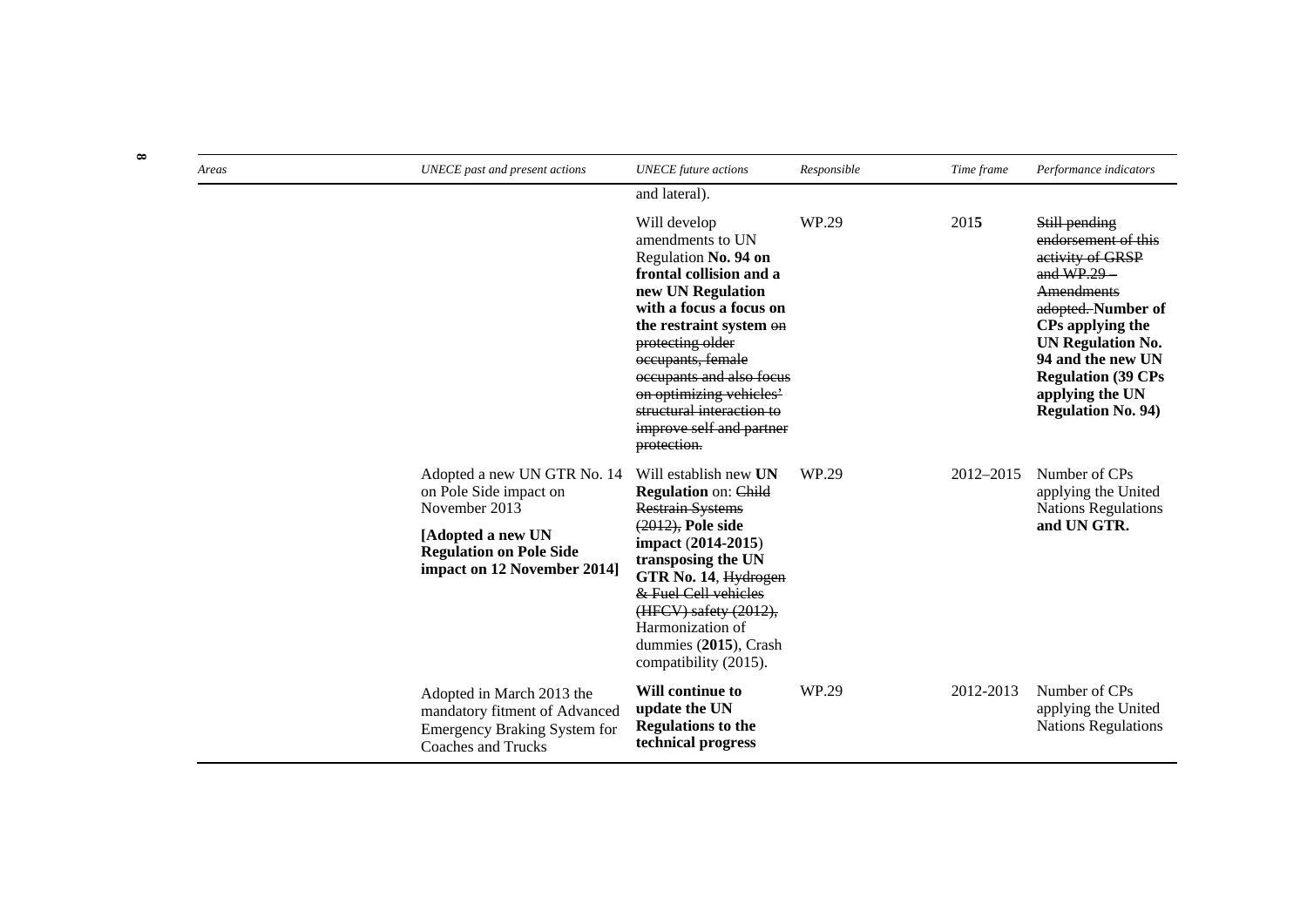| Areas                                   | UNECE past and present actions                                                                                                                                                                                        | <b>UNECE</b> future actions                                                                                                                        | Responsible  | Time frame | Performance indicators                                                              |
|-----------------------------------------|-----------------------------------------------------------------------------------------------------------------------------------------------------------------------------------------------------------------------|----------------------------------------------------------------------------------------------------------------------------------------------------|--------------|------------|-------------------------------------------------------------------------------------|
|                                         | Adopted on 9 July 2013 the Lane Will continue to<br>Departure Warning System<br>(LDWS) for buses, coaches and<br>trucks                                                                                               | update the UN<br><b>Regulations to the</b><br>technical progress                                                                                   | <b>WP.29</b> | 2013-2020  | <b>Number of CPs</b><br>applying the United<br><b>Nations</b><br><b>Regulations</b> |
|                                         | Adopted on 26 June 2013 the<br>mandatory fitment of AEBS for<br>mini buses and delivery vans                                                                                                                          | <b>Will continue to</b><br>update the UN<br><b>Regulations to the</b><br>technical progress, a<br>review clause is added<br>into the UN Regulation | <b>WP.29</b> | 2013-2020  | <b>Number of CPs</b><br>applying the United<br><b>Nations</b><br><b>Regulations</b> |
|                                         | Work in progress on<br><b>Automated Connections</b><br>between Vehicles (ACV),<br>improving security among<br><b>Modular Vehicles</b><br><b>Combinations (MVC) as</b><br>supplement of<br><b>UN Regulation No. 13</b> | Will continue to<br>update the UN<br><b>Regulations to the</b><br>technical progress                                                               | <b>WP.29</b> | 2012-2015  | <b>Number of CPs</b><br>applying the United<br><b>Nations</b><br><b>Regulations</b> |
|                                         | <b>Adopted in March 2014</b><br>provisions for snow tyres<br>effective in severe snow<br>conditions for passenger cars,<br>trucks and buses.                                                                          | <b>Will continue to</b><br>update UN Regulations<br>to the technical<br>progress                                                                   | WP.29        | 2012-2014  | Number of CPs<br>applying the United<br><b>Nations Regulations</b>                  |
| Quiet Road Transport Vehicles<br>(QRTV) | Adopted a first set of guidelines<br>to be adopted on technical<br>aspects QRTV of (inserted into<br>the $R.E.3$ ).                                                                                                   | Will adopt new UN<br><b>GTR</b> and <b>UN</b><br><b>Regulation</b> to ensure<br>electric and hybrid<br>vehicles audibility.                        | WP.29        | 2012-2015  | Number of countries<br>applying the United<br>Nations Regulation.                   |